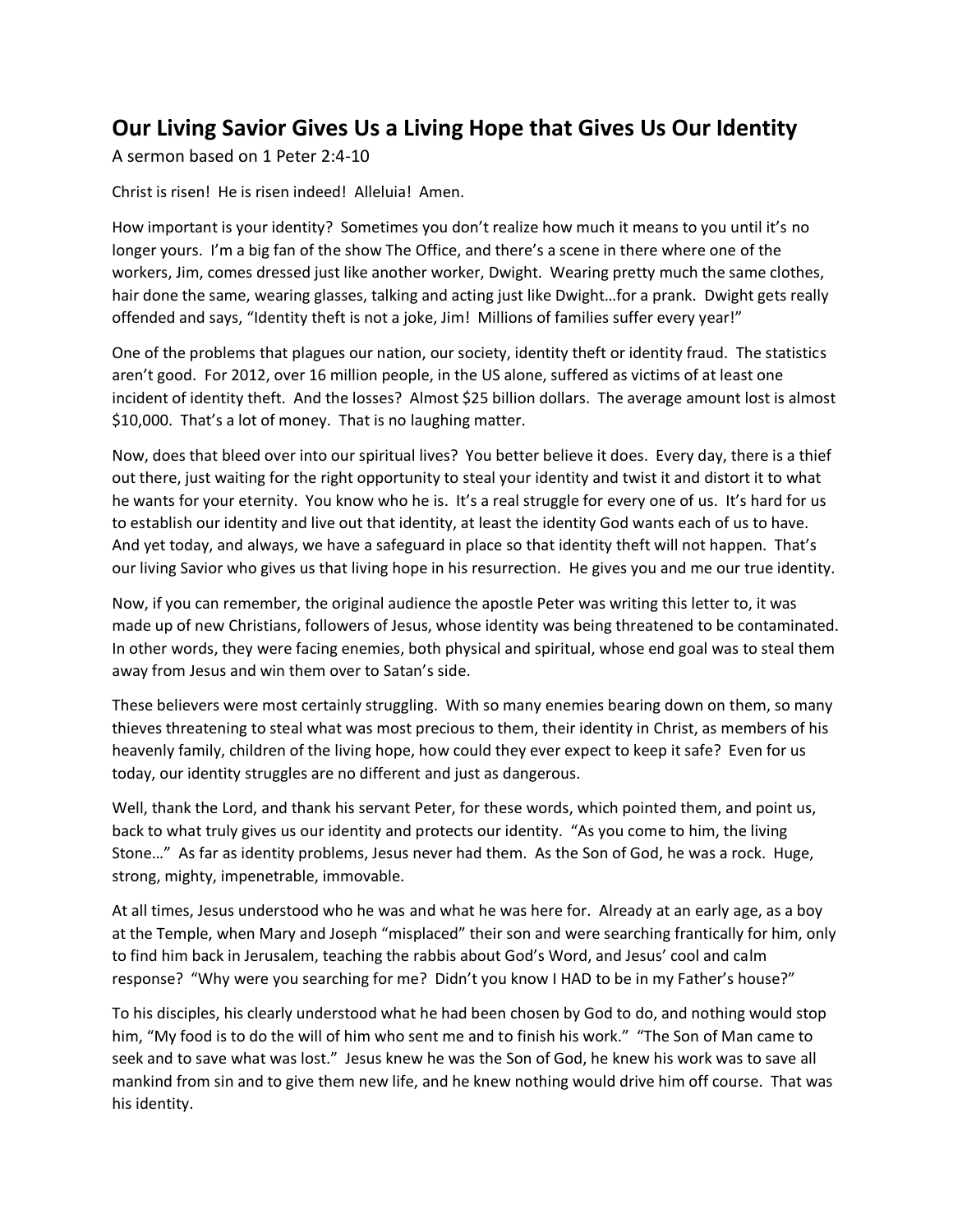And so as those who cling to this living Stone, Jesus our Rock, in faith, those early Christians, and even more importantly, we today really ought to mirror his identity. That's why Peter calls us living stones here as well. We're replicas of our Lord and Savior. That's our identity.

So, what does that mean? What does our identity consist of? Just look at our verses. Can you locate words and phrases that help to build our identity? I see more than a few.

We're stones, part of the spiritual house, of the holy Christian Church, that's Church with a big C, that is, the whole body of believers of all time.

We're a holy priesthood. Holy, another word for righteous, perfect, of course, only because of Jesus' selfless sacrifice on the cross. We're all priests, offering our spiritual sacrifices to God, our entire lives, just as Paul writes, "Offer your bodies as living sacrifices, holy and pleasing to God."

Verse 9 is packed with identifiers. We're a chosen people. Before eternity, before the creation of the world, God chose every one of you to be his own. We're a royal priesthood. There's that priesthood again, this time royal, because we exist to serve our victorious King, our risen and ascended Lord! We're a holy nation. Holy, again, but also a nation. We're part of the same group, the spiritual Israel. Because of Jesus, we are citizens of heaven. We're a people belonging to God. We're his precious, priceless possession. By your baptism, God has written his name on you. You're his dearly loved child. That makes you part of the people of God.

We're those who have received mercy. Maybe the best descriptor of all. Everything that you and I are is all because, only because of God's mercy, his grace, his undeserved love for us, shown in Jesus, the living Stone, and his life, death, and resurrection.

So, just based on those verses, and everything else you know Scriptures says about who you are, do you have a firm grasp on what your identity in Christ and because of Christ is?

If you do, which I hope you do, then it's safe to assume that this identity is always safely in place, right? You're always living out your identity. You're always being who, in Christ, you are. Or aren't you?

Now, if you had to say what period of your life were your most formative years, what would it be? For most people, isn't it in the teenage years? When you start to gain more of your own independence and move out from under your parents' control? When you gain more exposure to the world, society, and the issues that are important to it? When you're learning the lessons of life at a blazing rate, usually because you're making mistakes? Every one of us has that time in life when we're impressionable, and we've struggled to find out who we really are. We've struggled to establish our identity.

Well, this whole life, aren't we all just like spiritual teenagers? Not so much that we struggle to establish our identity. We have that identity right here in front of us, in Scripture. But the problem is, our sinful natures are so malleable, every day it's a fight to live up to that identity.

Holy? I'm not close. Every day I sin and fall short of the glory, the perfection God demands of me. A priest? I'm not so sure God would be satisfied with many of my sacrifices of gossip, disrespect, hate, lust, spiritual laziness. People belonging to God? Then why, day after day, and sin after sin, do I pull away from his grasp so I can be closer to Satan? Ones who have received mercy? Then why am I so quick to throw that mercy and love back in God's face with my disobedience and stomp all over his compassion?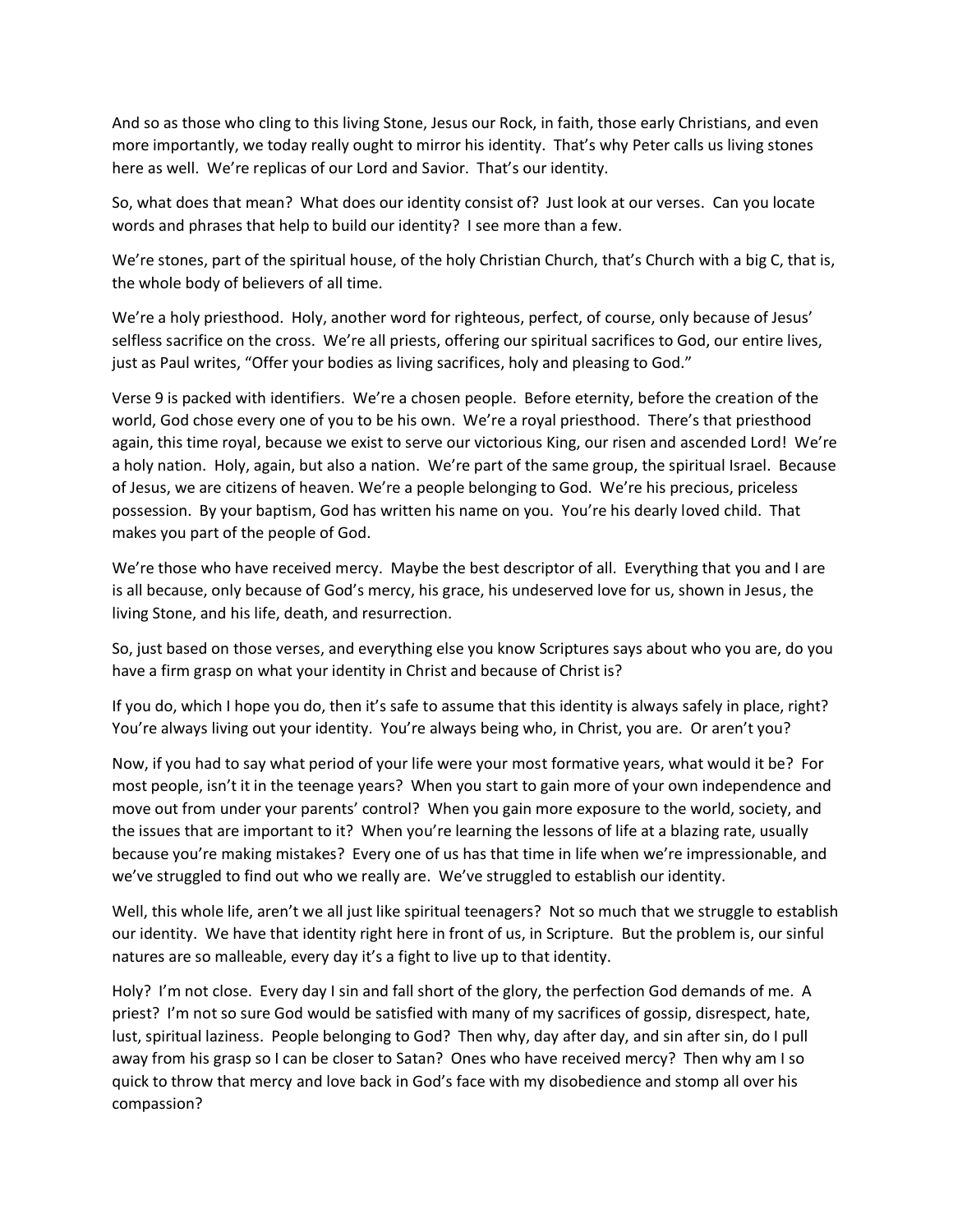Yeah, the New Man in you and me, controlled by the Holy Spirit, he desperately wants to and tries to live out that identity, but the truth is, he doesn't always succeed. Millions may suffer from identity theft today, but everyone suffers from spiritual identity theft. There are thieves lurking out there who will do whatever it takes to steal that spiritual identity from us. Satan, the world, and our own sinful natures work tirelessly to steal us for themselves, to get us to believe their lies that if we can't live up to that unrealistic standard and identity God sets for us in his Word, that's ok…that our "good" is good enough for God, so be ok with where you're at and how you're living.

That's simply not true. And you know what's scary? Look again at verse 8, "They stumble because they disobey the message – which is also what they were destined for." If that's the identity we want to take, to believe the lies of the thieves out there and cast God and the truth aside, Peter has a sobering truth for us – the identity of unbelief in this life is destined to result in eternal destruction.

Wow! What's at stake to lose is so much more than even thousands of dollars. Our eternity is attached to this identity. By ourselves, we're vulnerable. But thank the Lord that you and I have a safeguard in place. It's just one, but he's all we need to protect our spiritual identity.

We have Jesus, our living Stone, whose identity does not change. Though you and I are most like sand than stones, easily washed away by the waters of temptation, we have a Stone, a Rock, that will not move. He does not change.

Now, I'll admit, Jesus may seem to be an unconventional choice to be our eternal safeguard. He was "rejected by men…the stone the builders rejected," and it's easy to see why. A promised Messiah? And the Jews expected a proud, earthly king, coming in power and might to defeat their physical enemies. And came Jesus, the humble son of a carpenter who had no desire to be that kind of king or to establish an earthly kingdom.

A Savior? And the people wanted a strong warrior, battle-tested, who would throw off the yoke of the Roman Empire and save the people from every physical calamity they faced. And came Jesus, and he died on the cross, not as a warrior, but as a common criminal. No seeming victory there but rather pure foolishness to think he was THE Savior.

Rejected by men, but chosen by God…for that very purpose. To not give people what they wanted, but to give them the eternal protection they needed…from sin, from death, and from the devil. That was his identity, our Savior from sin, and he never lost it. Jesus, because of his life, his death, and his resurrection, he's our Rock, our eternal refuge. He cannot be shaken. He cannot be overcome.

Because of him, our forgiveness, our eternal salvation, and our identity (saved, heirs of heaven) is safeguarded from all of the spiritual thieves who want to steal us away.

Now, all that's left for us to is to continue to be who we are, to live out our identity in Christ. It's still a daily struggle. But you want to know the solution? Surround yourself with Jesus.

Right? Who we are is often the cumulative result of the people we surround ourselves with. They help to shape our identity. Like, for example, you have parents who are a little quirky, you end up like this! Or, your friends are into a specific sport and a specific team, you usually end up being like that as well.

When you're having trouble with your spiritual identity, surround yourself with Jesus. When you're hanging out with friends who go out and party, get drunk…rather surround yourself with Jesus. When